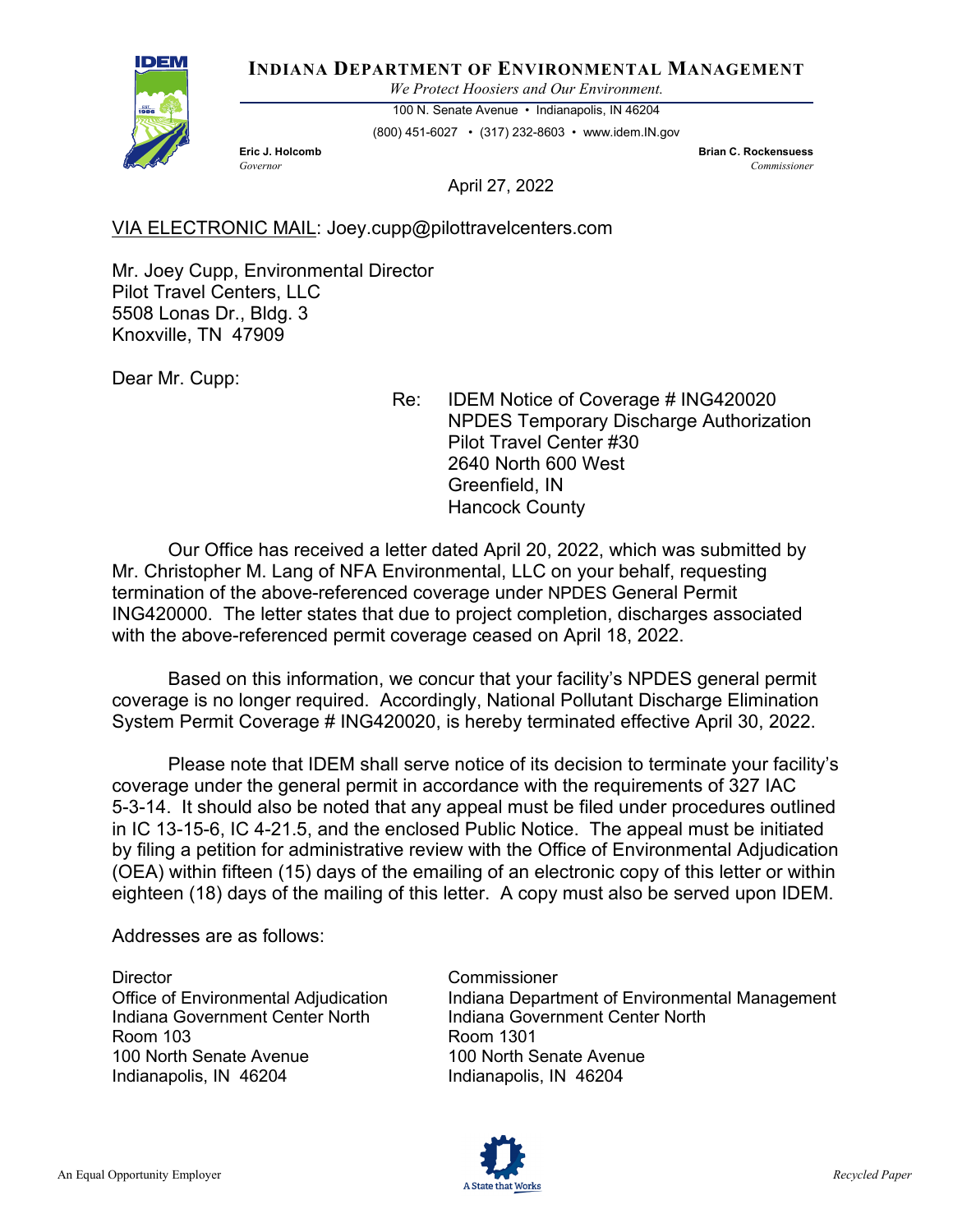Mr. Joey Cupp, Environmental Director Page 2

The Office of Environmental Adjudication will provide parties who request review of this termination of coverage with notice of prehearing conferences, preliminary hearings, hearing, and stays or orders disposing of all proceedings. Nonparties may receive such notices without intervening and formally becoming parties in the proceeding by requesting copies of such notices from the Office of Environmental Adjudication.

Please be aware that submission of monitoring data via NetDMR is required for all months up to the termination date of this permit coverage. Also, future discharge to waters of the state must be preceded by the submission of an NPDES application at least 180 days prior to the commencement of such discharge, unless a later date is allowed by rule or by an applicable general permit.

Questions regarding this matter may be directed to Ms. C. Anne Burget of my staff at (317) 234-8745 or via email at cburget@idem.IN.gov.

Sincerely,

Catherine Hess

 Catherine Hess, Chief Permits Administration Section Office of Water Quality

cc: Hancock County Health Department Mr. Christopher M. Lang, NFA Environmental, LLC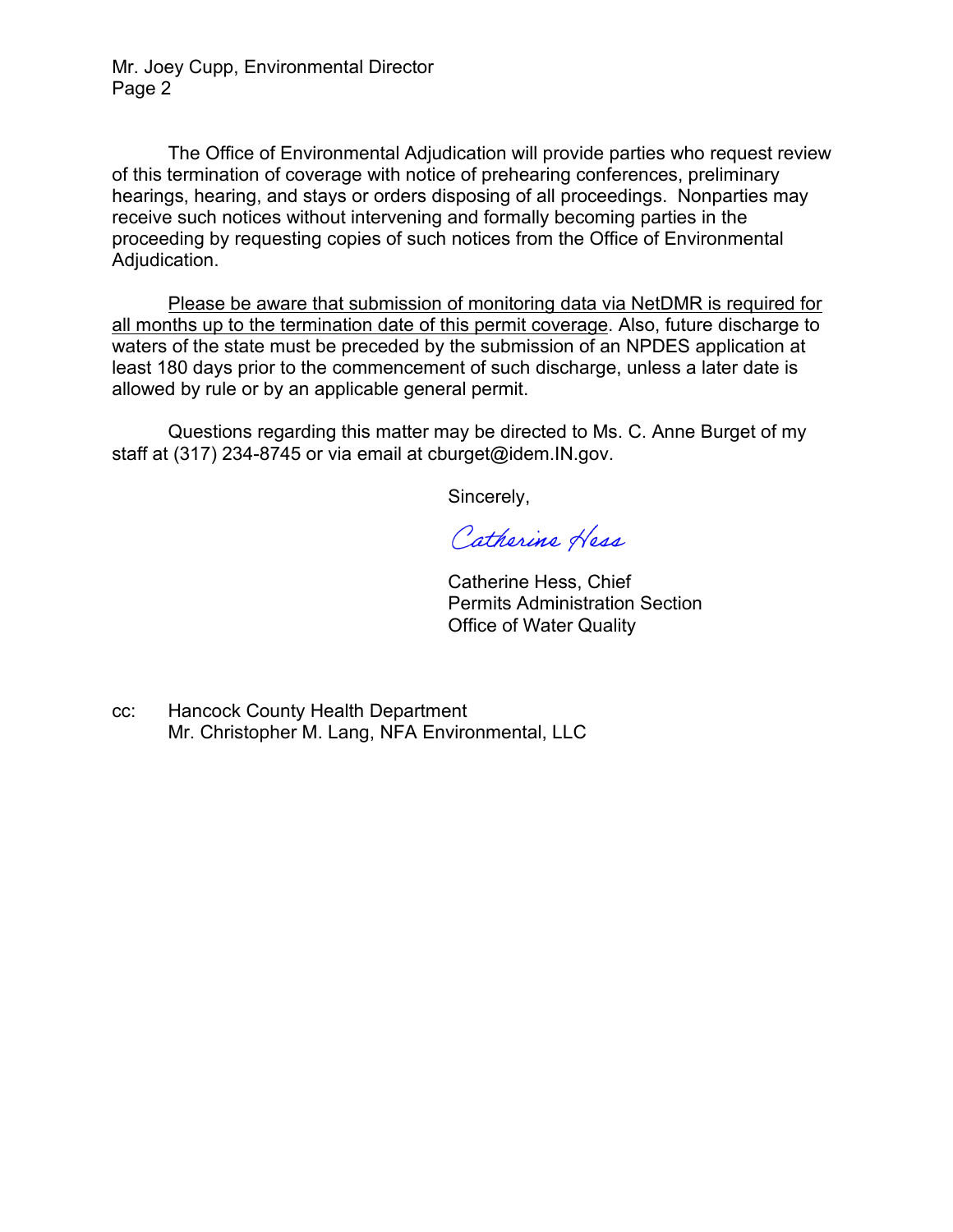### **STATE OF INDIANA DEPARTMENT OF ENVIRONMENTAL MANAGEMENT**

## **PUBLIC NOTICE NO. 20220422-ING420020-GPT**

# **DATE OF NOTICE: APRIL 27, 2022**

The Office of Water Quality approves the following NPDES GENERAL PERMIT action**:**

## **TERMINATION of COVERAGE**

**PILOT TRAVEL CENTER #30,** NPDES General Permit Coverage No. ING420020. The facility is located at 2640 North 600 West, Greenfield, IN (HANCOCK COUNTY). The permittee requested termination of coverage under NPDES General Permit ING420000 for temporary discharges because the project is completed, and there will no longer be a discharge from the dewatering operations at this site. This termination of coverage shall be deemed effective April 30, 2022. For more information regarding this termination of coverage please contact Ms. C. Anne Burget at (317) 234-8745 or cburget@idem.IN.gov.

### **Notice of Right to Administrative Review**

If you wish to challenge this permit, you must file a Petition for Administrative Review with the Office of Environmental Adjudication (OEA) and serve a copy of the petition upon IDEM. The requirements for filing a Petition for Administrative Review are found in IC 4-21.5-3-7, IC 13-15-6-1 and 315 IAC 1-3-2. A summary of the requirements of these laws is provided below.

A Petition for Administrative Review must be filed with the Office of Environmental Adjudication (OEA) within fifteen (15) days of the issuance of this notice (eighteen (18) days if you received this notice by U.S. Mail), and a copy must be served upon IDEM. Addresses are:

| Director                             | Commissioner                                   |
|--------------------------------------|------------------------------------------------|
| Office of Environmental Adjudication | Indiana Department of Environmental Management |
| Indiana Government Center North      | Indiana Government Center North                |
| Room N103                            | Room 1301                                      |
| 100 North Senate Avenue              | 100 North Senate Avenue                        |
| Indianapolis, Indiana 46204          | Indianapolis, Indiana 46204                    |

The petition must contain the following information:

- 1. The name, address and telephone number of each petitioner.
- 2. A description of each petitioner's interest in the permit.
- 3. A statement of facts demonstrating that each petitioner is:
	- a. a person to whom the order is directed,
	- b. aggrieved or adversely affected by the permit, or
	- c. entitled to administrative review under any law.
- 4. The reasons for the request for administrative review.
- 5. The particular legal issues proposed for review.
- 6. The alleged environmental concerns or technical deficiencies of the permit.
- 7. The permit terms and conditions that the petitioner believes would be appropriate and would comply with the law.
- 8. The identity of any persons represented by the petitioner.
- 9. The identity of the person against whom administrative review is sought.
- 10. A copy of the permit that is the basis of the petition.
- 11. A statement identifying petitioner's attorney or other representative, if any.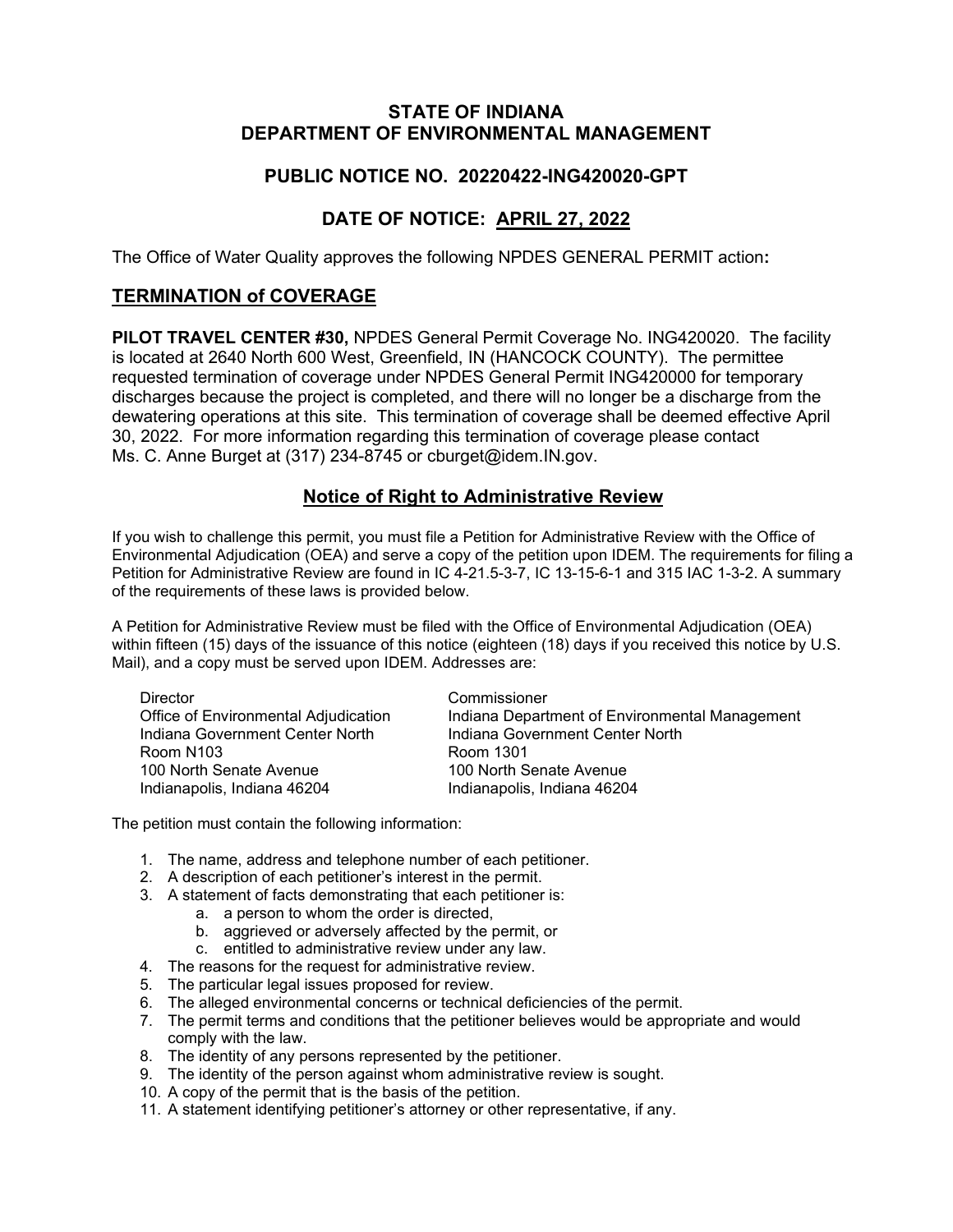Failure to meet the requirements of the law with respect to a Petition for Administrative Review may result in a waiver of your right to seek administrative review of the permit. Examples are:

- 1. Failure to file a Petition by the applicable deadline,
- 2. Failure to serve a copy of the Petition upon IDEM when it is filed, or
- 3. Failure to include the information required by law.

If you seek to have a permit stayed during the administrative review, you may need to file a Petition for a Stay of Effectiveness. The specific requirements for such a Petition can be found in 315 IAC 1-3-2 and 315 IAC 1-3-2.1.

Pursuant to IC 4-21.5-3-17, OEA will provide all parties with notice of any pre-hearing conferences, preliminary hearings, hearings, stays, or orders disposing of the review of this action. If you are entitled to notice under IC 4-21.5-3-5(b) and would like to obtain notices of any pre-hearing conferences, preliminary hearings, hearings, stays, or orders disposing of the review of this action without intervening in the proceeding you must submit a written request to OEA at the address above.

If you have procedural or scheduling questions regarding your Petition for Administrative Review, please refer to OEA's website at [http://www.in.gov/oea.](http://www.in.gov/oea)